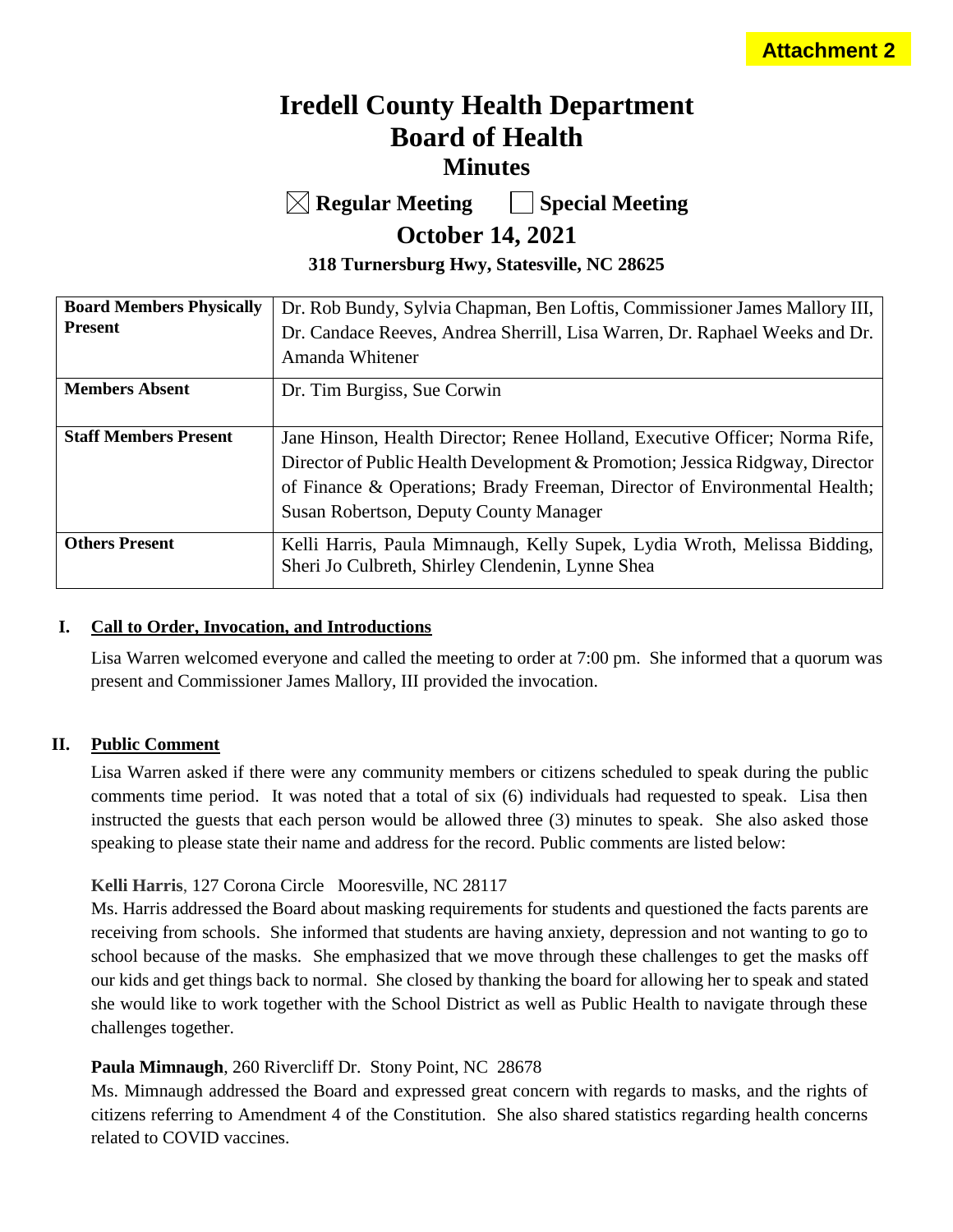Iredell County Health Department Board of Health October 14, 2021 Page 2 of 11

### **Kelly Supek**, 155 Pintail Run Ln. Mooresville, NC 28117

Ms. Supek addressed the Board about masking requirements and the long-term effects they will have on children. She also addressed the issue regarding parental rights. She informed that she is the Founder of Moms for Liberty that represents more than 1,500 concerned citizens in Iredell County who stand for the safety of children.

# **Lydia Wroth**, 132 Flora Vista Dr. Mooresville, NC 28117

Ms. Wroth addressed the Board with a report of the data and statistics related to the number of COVID-19 cases, hospitalizations and deaths of children in the U.S. over the last 600 days. She stated that to date, there have been no reports of COVID related deaths in children in Iredell County. She also expressed concerns about masking and the long-term effects they will have on children.

### **Melissa Bitting**, 107 Huntington Ridge Dr., Mooresville, NC 28115

Ms. Bitting, a local attorney, addressed the Board about concerns related to some of the legal terms outlined in the StrongSchoolsNC Public Health Toolkit and the masking of our school children. She recommended that the Board schedule a Special Meeting as outlined in the Open Meetings Law to hear the citizens' concerns. She also asked that perhaps the Board could utilize their rule-making authority and work together with the public as well as legal counsel to come up with some resolutions that would work for all parties with regard to the masking mandate in our public schools.

# **Sheri Jo Culbreth**, 202 Timber Lake Dr., Troutman, NC 28166

Ms. Culbreth addressed the board and asked everyone in the room to reflect on the issues that have occurred in Union County recently in regards to the School Boards' decision to listen to the people and rule over the politics that is coming down on them. Ms. Culbreth then challenged the board to rise above and make informed decisions and not let politics get in the way of doing the right thing.

Shirley Clendenin, 442 Sunflower Rd. Statesville, NC 28625 and Lynne Shea, 281 Lake Mist Dr., Mooresville, NC 28117 were also in attendance but did not speak publicly.

Lisa Warren, BOH Chair expressed her appreciation on behalf of the board to the citizens for taking the time to share their comments and concerns before the Board this evening. Lisa emphasized to the community members that one of the services of the Board of Health is to allow a time of public comment to listen to issues and concerns of the citizens. With that said, Lisa quickly reminded citizens of the legal responsibilities and roles of the BOH. She noted that Iredell County Board of Health is not the governing body with regards to the rules set forth by the State. Lisa stated the Iredell County Health Department has to function under the guidelines and rules set forth by the CDC and NC DHHS. Jane Hinson, Health Director added that while the BOH does have rulemaking authority, those rules developed and adopted by the board must be more stringent than the rules of the State government. They cannot be less stringent. She added, this Board along with the Health Department is statutorily required to follow all guidance from NC DHHS when responding to all communicable diseases.

Lisa Warren then asked if there were any other questions or comments. She stated that if there were no other comments from the floor the Public Comment period would now be closed and the Board would continue with their scheduled business meeting. There were no additional comments noted.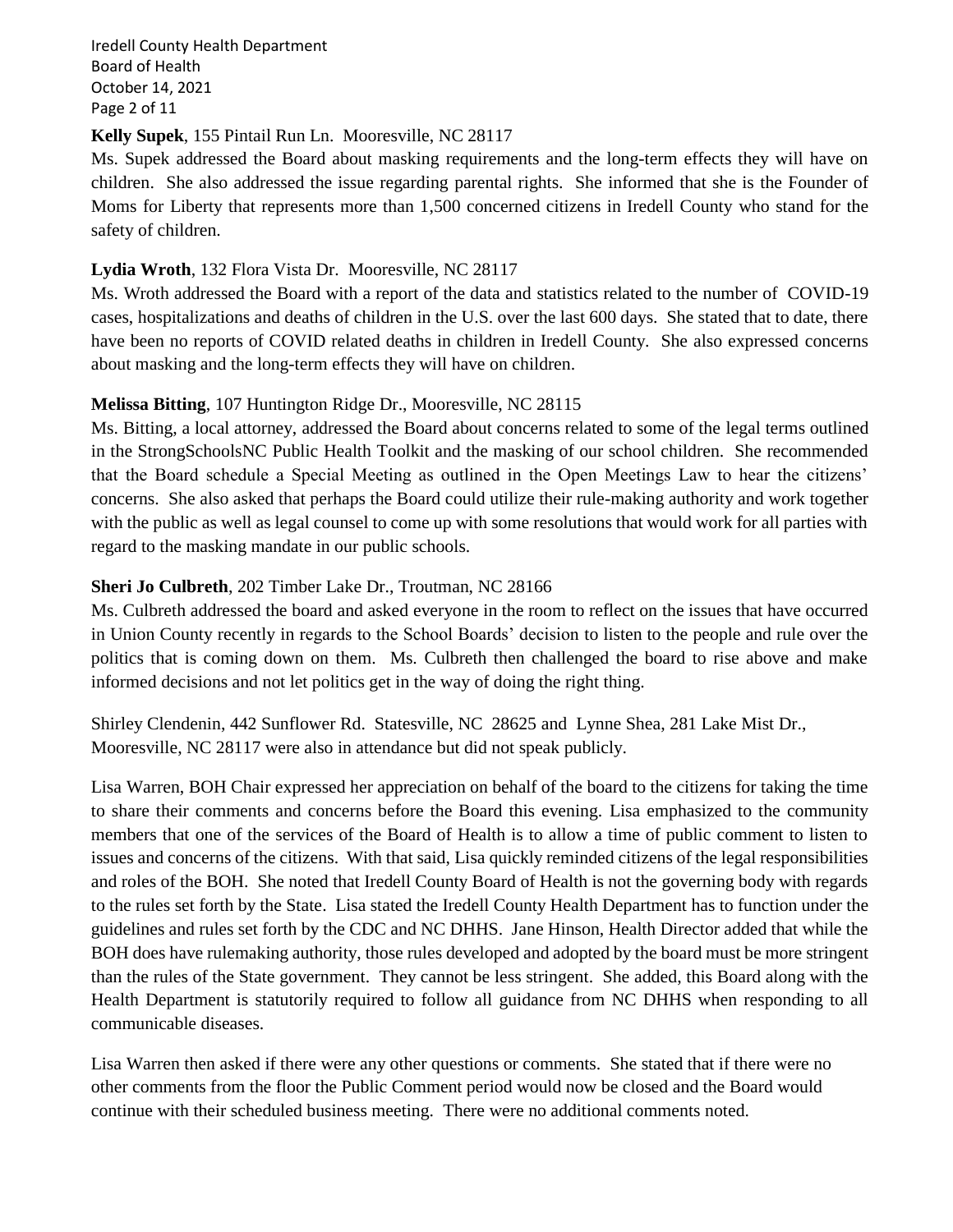Iredell County Health Department Board of Health October 14, 2021 Page 3 of 11

## **III. Consent Agenda Items for Action** *(Attachment 1, 2, 3, 4, 5,and 7)*

Lisa Warren asked the board members if they had reviewed the consent agenda items for approval. She referred to the items labeled as Attachment 1 *(Minutes of the August 12, 2021 BOH Meeting)*; Attachment 2 *(Budget Amendment for School Health Liaison Grant -AA361);* Attachment 3 *(Budget Amendment for Advancing Equity Grant -AA466);* Attachment 4 *(Changes to Fees for Clinical Services);* Attachment 5 *(FY2022-23 Budget Calendar)*. Lisa asked if there were any questions or comments regarding the consent agenda items. Ben Loftis requested a correction to the minutes. He referred to page 5, second paragraph and asked that the word "his" be removed. The correction was noted. Lisa Warren then commented on the budget amendments, noting there seems to be more occurrences that these are taken to the Board of Commissioners for approval before coming to the Board of Health. Lisa asked if this was due to approval being needed related to time sensitive issues. Jane Hinson responded that since the Board of Health only meets every other month, there has been a need for approval of budget amendments in a timelier manner. She added that these are State grants and if we do not act within the set timeframe, funds would be allocated to other entities. Jessica Ridgway added that in most cases, the agreement addenda requires a quick turn-around time and as a result, we must act on those requests quickly or we could potentially lose the opportunity to receive the funding. Lisa then asked if it would be possible for a Health Department staff member to email any timesensitive agreements electronically to board members for review and approval, if there is no BOH meeting scheduled to meet the time restraints of those agreements. Lisa added that she just wanted to ensure that the Board of Health was following and adhering to all policies and procedures as required by law with regards to the BOH legal roles and responsibilities. Jane informed this may be something that needs to be included in the BOH By-Laws and Operating Procedures, but stated that at the BOH's recommendation, she would seek advisement from the County Attorney on behalf of the board. Jane will provide an update on the outcome from legal counsel about this request. There were no additional questions or comments noted.

Lisa Warren then asked for a motion to approve the consent agenda items with the correction being made to the August 12, 2021 BOH Minutes as noted on page 5.

*A motion to approve the Consent Agenda items with the requested revision to the August 12, 2021 BOH Minutes was made by Commissioner James Mallory, III and seconded by Dr. Raphael Weeks.*

*Voting: Ayes- 9 ; Nays- 0.* 

Lisa Warren then asked for a motion to allow Jane Hinson, Health Director to seek advisement from the County Attorney regarding the process and procedure for the BOH to make decisions electronically on items that are time sensitive.

*A motion to allow Jane Hinson, Health Director to seek advisement from the County Attorney regarding procedure for BOH to make decisions electronically on items that are time sensitive was made by Ben Loftis and seconded by Sylvia Chapman.*

*Voting: Ayes- 9 ; Nays- 0.* 

# **IV. Items for Discussion and Action**

# **a. Request Approval of Workforce Development Plan Updates** *(Attachment 6)*

Norma Rife presented the Workforce Development Plan (WFDP) which includes the work of the Iredell County Health Department (ICHD) divisions, including Executive, Clinical Services, Environmental Health,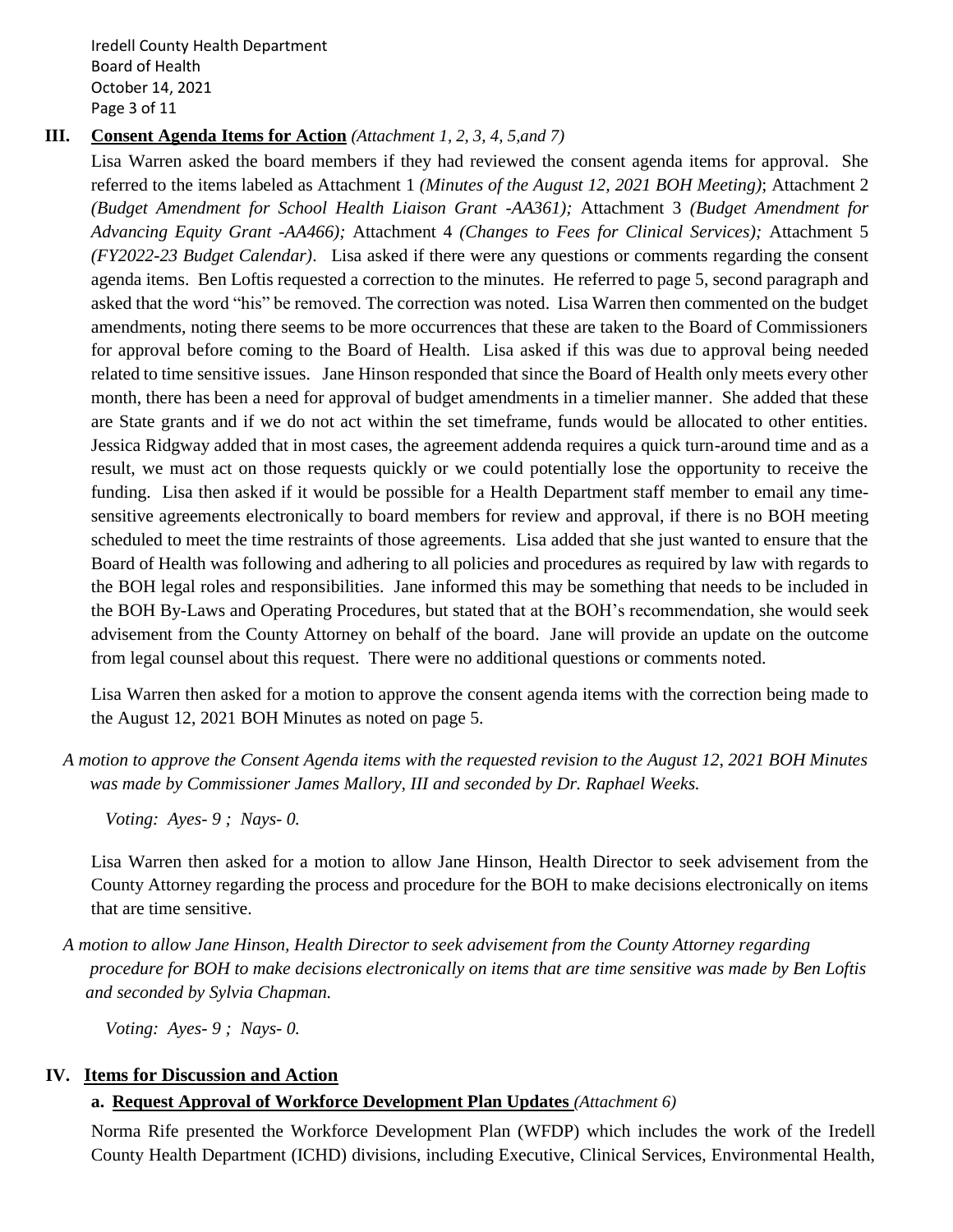Iredell County Health Department Board of Health October 14, 2021 Page 4 of 11

Finance and Operations, and Public Health Development & Promotion. She informed there are 109 full-time employees (FTEs) who work towards the goals of the ICHD to deliver multiple public health programs and services to the residents of Iredell County. Norma emphasized the core purpose of the WFDP is to recruit qualified team members and grow team members in various ways to meet the needs of the agency. She reported this WFDP went through a long improvement process last year and this document is very similar to the version from last year; however, updates have been included within this version. Norma reviewed the content page and pointed out that this WFDP includes a Workforce & Community Demographics comparison, breakdown of the different disciplines, qualification and competencies needed for each position (including required trainings, licensures, certifications and authorizations needed). The orientation checklists were highlighted as well. Norma then discussed the age diversity. She noted that in 2021, ICHD has 42% of its workforce at or approaching retirement age, compared to 38% in 2020. She stated there are more females working in the agency due to more women gravitate towards clinical degrees and administrative support positions. There are more males who occupy environmental health positions; however, there is a healthy mix of females in that department as well. Norma then discussed the ICHD workforce and informed that the Iredell County Race and Ethnicity demographics are directly proportional. In addition, the ICHD leadership race and ethnicity makeup is very similar to that of Iredell County. She then reported on the workforce turnover rates, noting the percentage went from 16% in FY 19-20 to 7% in FY 20-21. This is a 9% drop in the turnover percentage rate.

Next, Norma informed that the Executive Leaders of ICHD determined what the top workforce strategies would be for the five excellence pillars. She highlighted those categories as follows:

- People (team member) pillar: Primary goals include; 1) developing and implementing a plan for crosstraining employees in key positions, 2) reducing the near future retirement impact on Clinical Services, and 3) improving morale in environmental health. Across the board in the ICHD morale could be improved. Like other businesses and agencies, COVID-19 creates stressors in many different aspects of our personal and work-life.
- Service (those we serve) pillar: The primary goals are to: 1) advance equity in public health programming by implementing an external equity advisory council and 2) implement an internal multidisciplinary equity workgroup to improve policies and services.
- Quality (degree of excellence) pillar: The goals are to: 1) continue and enhance quality assurance in environmental health programming for all staff and 2) develop & implement a 100% Tobacco-Free Campus, which is a requirement by NC Medicaid for all medical providers contracted with NC Standard and Tailored Prepaid Health Plans by July 1, 2022.
- Growth (non-financial) pillar: The goal is to improve consistency and leadership communication in the environmental health division, especially since there are teams in two different locations within the County.
- Finance (financial health) pillar: The goals are to: 1) maximize billing capacity for Medicaid Managed Care Plans by attending on-going trainings for the 5 prepaid health plans in order to effectively manage NC Medicaid claims with the goal to continue to have no Medicaid write-offs.

Lastly, Norma referred to the two new employee orientation checklists. She informed that one provided general administrative insight and the other provides more programmatic support. Together, both documents provide an employee with onboarding that helps them comprehensively understand work related administrative and program policies, practices and standards. A front-end knowledge of these aspects prevents mishaps or errors on the back end.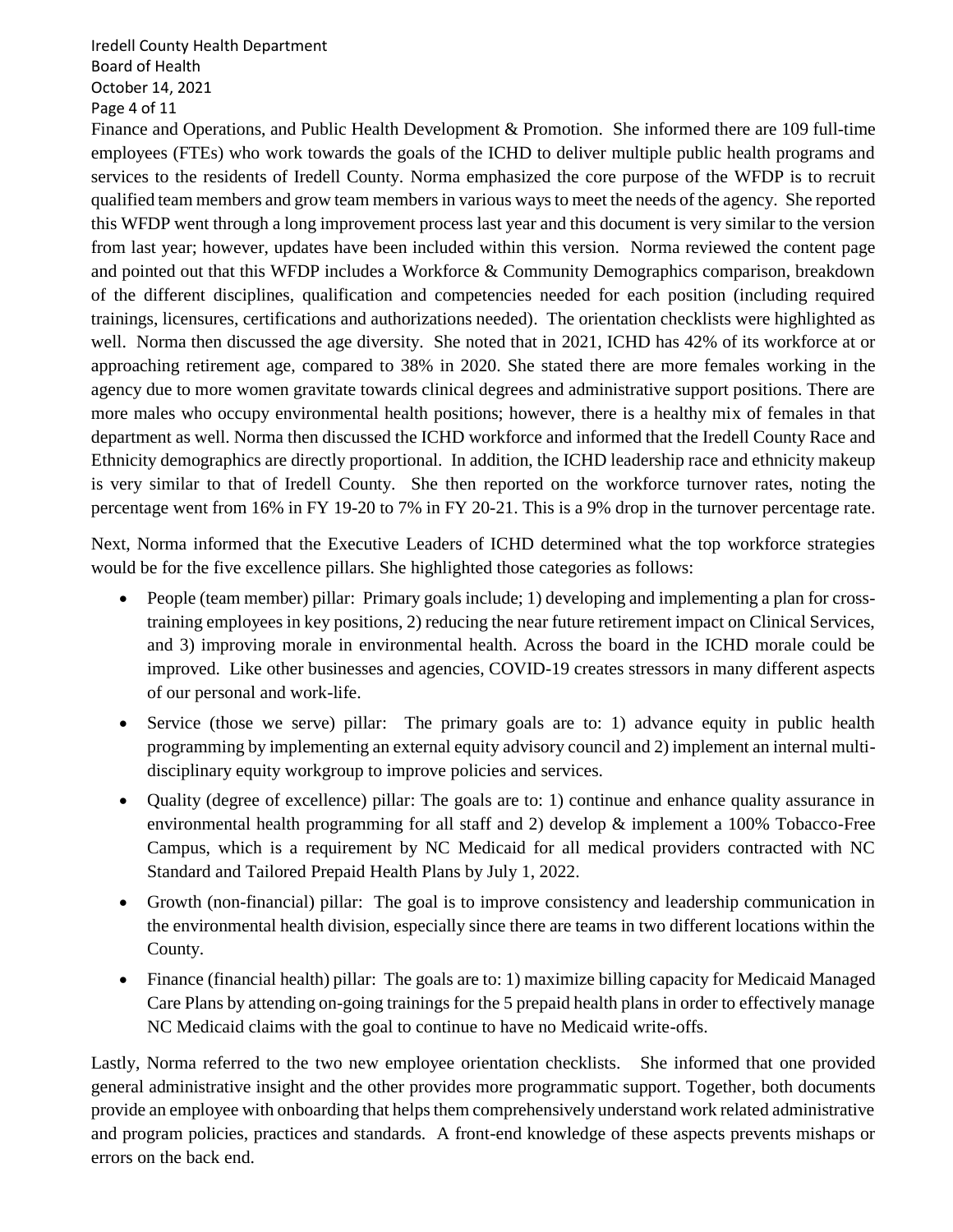Iredell County Health Department Board of Health October 14, 2021 Page 5 of 11

Norma asked if there were any questions regarding the Workforce Development Policy and Plan updates. There were no questions or comments noted.

Lisa Warren then asked for a motion to approve the Workforce Development Plan updates.

# *A motion to approve the Workforce Development Plan updates was made by Dr. Candace Reeves and seconded by Dr. Rob Bundy.*

*Voting: Ayes- 9 ; Nays- 0.*

### **b. Request Approval of Budget Write-Offs for FY2018** *(Attachment 7)*

Jessica Ridgway presented the Budget Write-Offs and informed that annually the Iredell County Health Department brings their uncollected debt to the Board of Health for permission to write off the uncollected debt in conjunction with 10A NCAC 43 A .0206. She also informed that these accounts have had no activity since June 30, 2018 noting that we have sent the private pay clients 30, 60, and 90 day past due letters and once, annually, an attorney letter for those 120 days delinquent. She stated that our fee policy does maximize our collections and minimize our debt to the fullest extent. Jessica provided a breakdown noting that \$57.00 was Medicaid dollars while \$35,855.75 was private pay. Jessica noted the write-off amount reflects 1.38% of our total charges which in turn reflects our collection rate being 98.62% of our gross charges. She commended staff for their outstanding job in collecting payments.

Jessica asked if there were any questions regarding the request for approval of the Budget Write-Offs in the amount of \$35,912.75 for account balances with uncollected debt since June 30, 2018. There were no questions or comments noted.

Lisa Warren then asked for a motion to approve the Budget Write-Offs in the amount of \$35, 912.75 for account balances with uncollected debt since June 30, 2018.

*A motion to approve the Budget Write-Offs in the amount of \$35,912.75 for account balances with uncollected debt since June 30, 2018 was made by Dr. Raphael Weeks and seconded by Sylvia Chapman.* 

 *Voting: Ayes- 9 ; Nays- 0.*

# **V. Items for Discussion and Action as Needed**

**a. Financial Report** *(Attachment 8 & Handout A)*

Jessica Ridgway provided the financial report. She referred to both, Attachment 8 and Handout A, highlighting the financials for both August and September 2021. She stated the revenue and expenditure report reflects the essential services that are being provided at this agency. She noted the essential services include, but are not limited to, the provision of communicable disease services, health education/promotion, environmental health services, workforce development, program evaluation and policy development. For the month ending August 2021 the Revenue was 16.2% and the Expenditures were 11.1%. Next, she reported on the financials for the month ending September 2021, referring to Handout A, highlighting the Revenues were 22.6% and the Expenditures were 17.23%. Jessica also provided a brief update on the five Prepaid Health Plans.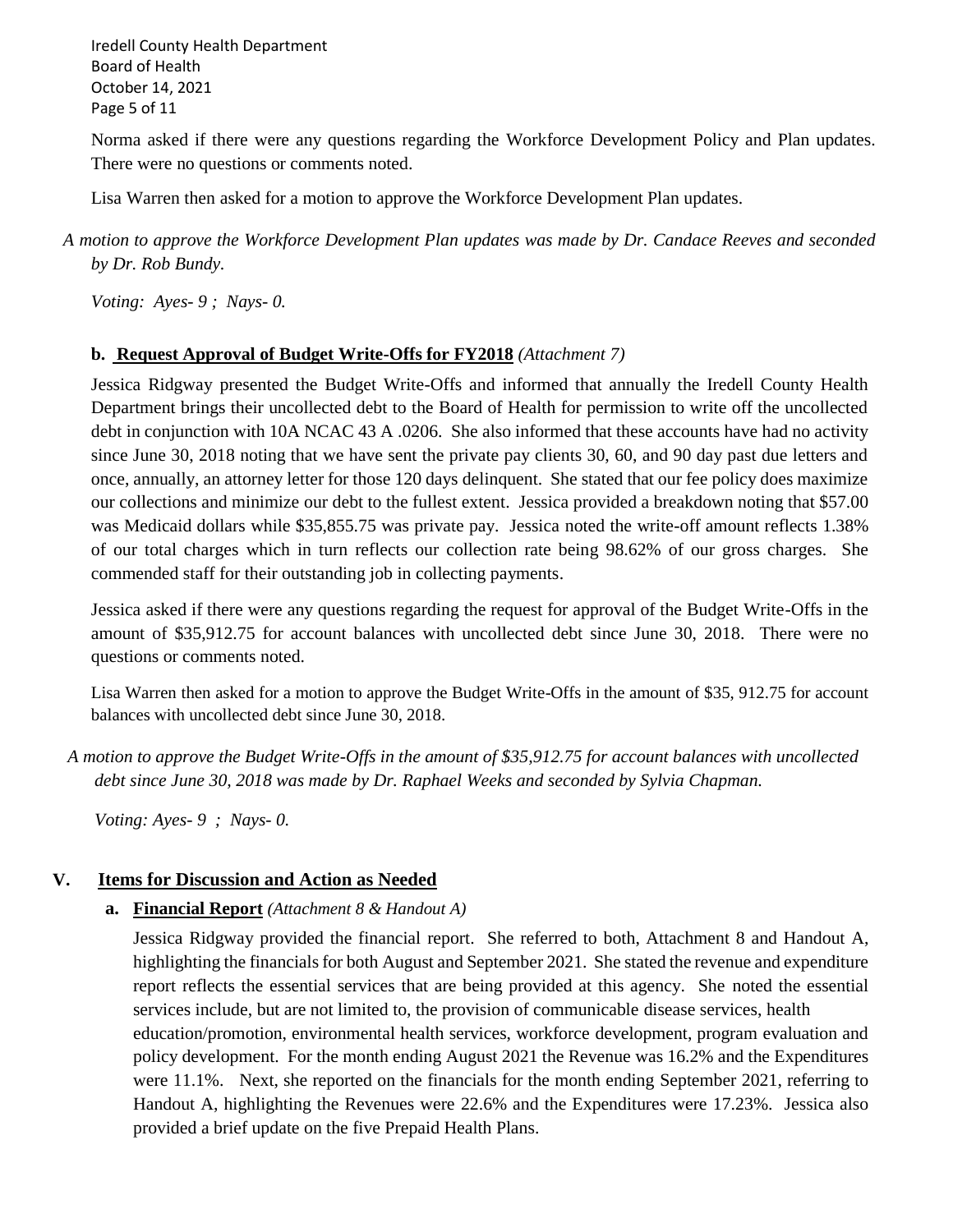Iredell County Health Department Board of Health October 14, 2021 Page 6 of 11

> Jessica then asked if there were any questions related to the financial reports given. There were no questions or comments noted.

### **b. BOH Training Manual Updates (from October 10, 2021)** • **Legal Authorities & Responsibilities of BOH Members**

Norma Rife presented information related to the BOH Orientation & Training e-handbook located on the ICHD website. She stated this is a secure site where board members can locate updates on various items such as, the BOH Member Contact List, BOH By-Laws and Operating Procedures and the Workforce Development Plan. She also reminded board members how to access this site and where the links were located to access the training material. Norma reported there are a variety of power point slides available from the Institute for Public Health located on this site related to rule-making authority, legal responsibilities and authorities as well as general expectations of the board of health. She instructed board members if they have trouble accessing the site to please contact her and she will be happy to assist. Norma then proceeded to provide information related to the Board of Health's legal roles and responsibilities as required for accreditation. She informed that the onboarding training regarding these topics are required by the accreditation benchmark/activity *36.2,* within the first year of appointment to the board. She added that ongoing training is required by the accreditation benchmark/activity *36.3*, once every four-years. She noted that ongoing trainings don't have to be the formal authorities and responsibilities training specifically. She added that the trainings could be related to things like Health Director isolation or quarantine authorities, state environmental health rules, or other educational opportunities. Norma then referred to a flyer that highlights various training opportunities through UNC-CH Gillings School of Public Health as a good alternative to an in-person formal training. She noted these are not required but certainly recommended. She stated the flyer explains how to access the three-part training, what sections and subtopics are included in the training and how to receive printed certificates of completion as well. Altogether, all three (3) sections will take less than an hour to complete. Norma added that she recommended completion of Section 2 (Legal Responsibilities and Authorities), as this is the most comprehensive section and includes content in both Section 1 and 3. She asked for those who complete the online training to please forward her a copy of the certificates for the components completed as this will serve as evidence for accreditation reporting purposes. She also noted that many board members have specialty backgrounds and disciplines. The thought behind the legal authorities, roles and responsibilities training upon initial orientation and ongoing training of these topics are in place to share the technical side of public health. Board members with enhanced knowledge can better serve the health department and the community. She then informed that the educational training flyer would be available by the exit for board members to pickup a copy. Next, Norma referred to the Advocacy/Outreach Activity Log labeled as Attachment 9. She briefly reminded that as a member of the BOH you are encouraged to support and promote the work of the health department. She stated this can be accomplished in various ways as outlined below:

- Share information about our services and programs to others (share brochures with colleagues, workforce or those that you serve)
- Serve on a sub-committee of the BOH
- Share our health risk reduction materials with others
- Inform elected officials and/or the community of public health concerns
- Be on a community coalition to advocate for and promote public health
- Show support for funding to meet needs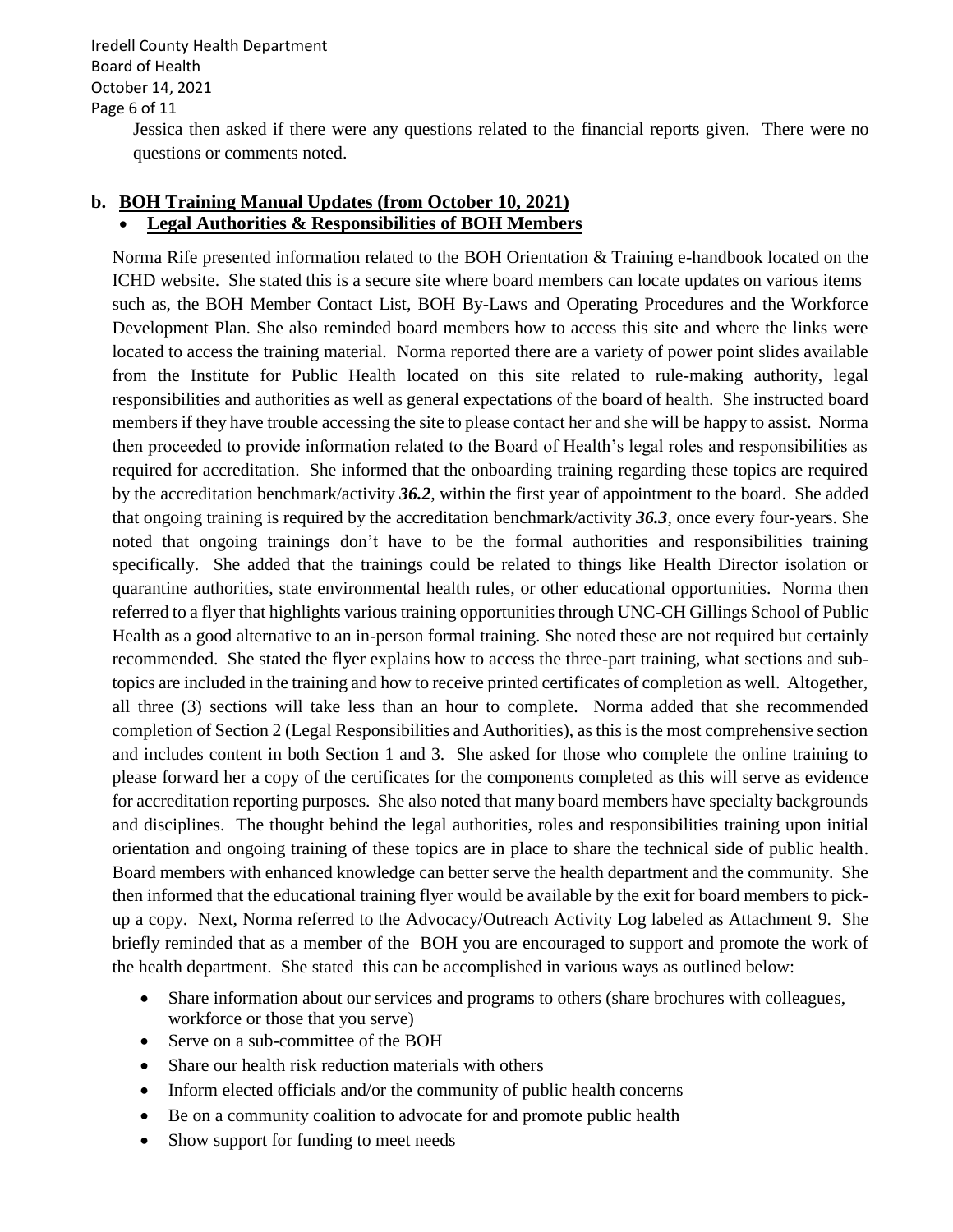Iredell County Health Department Board of Health October 14, 2021 Page 7 of 11

Norma added that BOH work is encouraged to take place not only in the BOH meeting but also outside of the BOH meeting where possible to advocate for public health and to engage in public health activities. She emphasized that BOH input is vital to assuring that the work of our local public health agency best meets the needs of the community. She reminded board members that the logs are used for accreditation evidence related to benchmark activities 39.4, 40.1, 41.1 and 41.3 to show how engaged the BOH is for advocacy and outreach purposes. She informed board member to return the logs to her upon completion.

Norma then asked if there were any questions related to the BOH Training Manual updates, legal authorities and responsibilities of BOH Members or the BOH Advocacy/Outreach Activity Log. There were no questions or comments noted.

# **c. Health Director's Report** *(Attachment 10)* **COVID-19**

| $9010101$ Data (A) 01 10/1/21 |                                             |            |                  |            |            |            |
|-------------------------------|---------------------------------------------|------------|------------------|------------|------------|------------|
|                               | <b>April 2021</b><br>Feb. 2020<br>Dec. 2020 |            | <b>June 2021</b> | Aug. 2021  | Oct. 2021  |            |
|                               | <b>BOH</b>                                  | <b>BOH</b> | <b>BOH</b>       | <b>BOH</b> | <b>BOH</b> | <b>BOH</b> |
| <b>Total Cases</b>            | 6,898                                       | 16,191     | 17,609           | 19,148     | 20,006     | 27,713     |
| Hospitalized                  | 59                                          | 19         | 11               | 4          | 22         | 57         |
| <b>Deaths</b>                 | 80                                          | 196        | 212              | 225        | 238        | 307        |
| % Positive                    | 16.9%                                       | 11%        | 8.9%             | 2.4%       | 13.7%      | 11.9       |
| # infected by                 | Unknown                                     | Unknown    | Unknown          | 68         | 558        | 623        |
| 100,000                       |                                             |            |                  |            |            |            |

#### **General Data (As of 10/1/21)**

Jane added that since this report was mailed, additional data has been received. She stated that as of October 14, 2021, the total number of cases is 28,210, total Hospitalizations is 30, total Deaths are now at 313 and the percent positive is now at 9%. The number infected per 100,000 is now at 417.

#### **Vaccinations (As of 10/1/21)**

|                                    | <b>North Carolina</b> | <b>Iredell County</b> |
|------------------------------------|-----------------------|-----------------------|
| Ages 12-17 Initial                 | 42%                   | 38%                   |
| <b>Ages 12-17 Fully Vaccinated</b> | 38%                   | 34%                   |
| Ages 18 + Initial                  | 69%                   | 60%                   |
| Ages 18 + Fully Vaccinated         | 65%                   | 56%                   |

| $\frac{1}{2}$                     |              |                                     |                         |  |  |
|-----------------------------------|--------------|-------------------------------------|-------------------------|--|--|
|                                   | % Population | % of People Vaccinated by Race with |                         |  |  |
|                                   |              |                                     | 1 Dose Ages 12 & Up     |  |  |
| White                             | 83%          | 51%                                 | (65,804 out of 128,789) |  |  |
| <b>Black</b>                      | 13%          | 38%                                 | (8,859 out of 20,171)   |  |  |
| <b>Asian or Pacific Islander</b>  | 3%           | 67%                                 | $(3,134$ out of 4,655)  |  |  |
| American Indian or Alaskan Native | 1%           | 21%                                 | (329 out of 1,553)      |  |  |
| Other                             | N/A          | 6%                                  | (5,486)                 |  |  |
| <b>Missing</b>                    | N/A          | 6%                                  | (5, 145)                |  |  |
| <b>Hispanic Ethnicity</b>         | 8%           | 50%                                 | (6,158 out of 12,413)   |  |  |

#### **Race/Ethnicity Vaccinated by Percentage (As of 10/1/21)**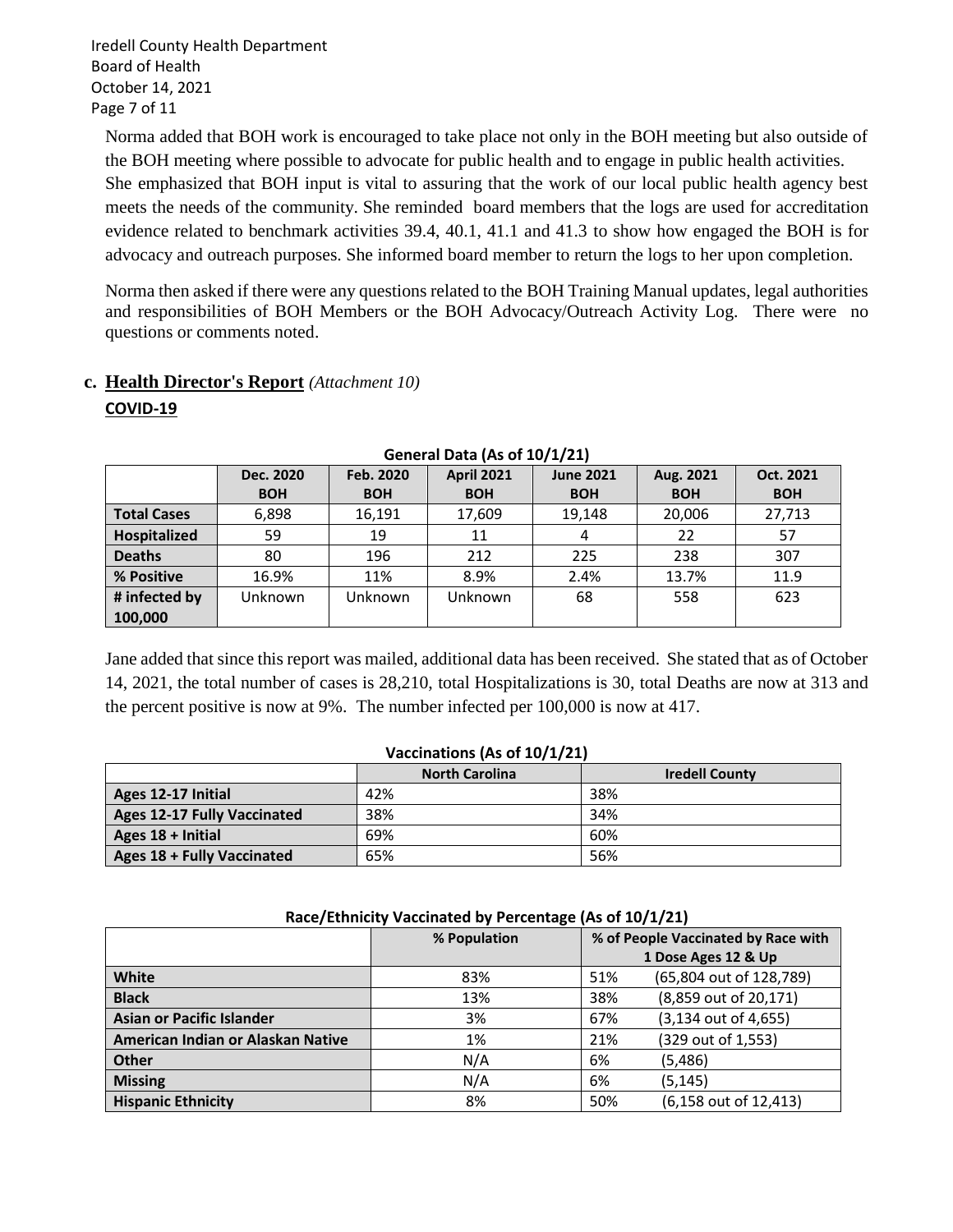Iredell County Health Department Board of Health October 14, 2021 Page 8 of 11

| <b>Public Information</b> |                |          |              |                |          |                |             |                |                |
|---------------------------|----------------|----------|--------------|----------------|----------|----------------|-------------|----------------|----------------|
|                           | January        | February | <b>March</b> | <b>April</b>   | May      | June           | <b>July</b> | Aug.           | Sept.          |
| <b>Presentations</b>      | 1              | 2        | 2            | $\overline{2}$ | 2        | 7              | 4           | 6              | 5              |
| & Events                  |                |          |              |                |          |                |             |                |                |
| <b>Call Center</b>        | 3945           | 2700     | 3577         | 1471           | 594      | 359            | 408         | 635            | 540            |
| <b>Calls</b>              |                |          |              |                |          |                |             |                |                |
| <b>Community</b>          | 2153           | 386      | 459          | 172            | 77       | 98             | 84          | 162            | 114            |
| <b>Calls to Health</b>    |                |          |              |                |          |                |             |                |                |
| Dept.                     |                |          |              |                |          |                |             |                |                |
| <b>Community</b>          | 3930           | 506      | 328          | 69             | 28       | 33             | 19          | 45             | 43             |
| emails                    |                |          |              |                |          |                |             |                |                |
| <b>Media</b>              | 36             | 30       | 11           | $\mathfrak{p}$ | 4        | $\overline{2}$ | 10          | 10             | $\overline{2}$ |
| <b>Inquiries</b>          |                |          |              |                |          |                |             |                |                |
| <b>Guidance</b>           | 14             | 15       | 9            | 12             | 12       | 6              | 14          | 21             | 16             |
| <b>Forwarded</b>          |                |          |              |                |          |                |             |                |                |
| <b>Press Releases</b>     | $\overline{2}$ | 1        | 3            | 3              | $\Omega$ | 1              | $\Omega$    | $\overline{2}$ | $\overline{2}$ |

#### **COVID-19 Educational Outreach**

- **Iredell County School Trainings:** 40 school nurses and administrators were trained on the DHHS StrongSchoolsNC (K-12) Toolkit during one of 4 training opportunities.
- **Iredell County Child Care Trainings:** We partnered with the Iredell County Partnership for Children & Families to offer a virtual training on the Child Care Toolkit to 58 child care workers. 54 facilities were given clear panel face coverings for staff and pediatric masks for children.
- **Community Health Worker:** Since the program was implemented in July of 2021, 12 educational sessions have been held in local businesses, 115 individual contacts have been made, 792 community persons have been reached with 1,032 outreach materials distributed resulting in 208 individuals being vaccinated. A second community health worker will be starting soon. We are also advertising for an additional position.
- **Health Advocates for Information & Resources (HAIR) Program**: 100 letters were mailed to cosmetologists and barbers in Iredell County in hopes to create more opportunities for COVID-19 discussions in these shops and salons.

### **Executive/Finance & Operations**

- **June Employee of the Month:** Gregg Henderson, Administrative Office Assistant was our June Employee of the Month.
- **July Employee of the Month:** Laura Johnson, Social Work Supervisor, was our July Employee of the Month.
- **August Employee of the Month:** Mara Estero, Medical Records Clerk was our August Employee of the Month
- **Leadership Retreat:** The agency Leadership Team participated in an all- day retreat on September 24, 2021 at the Ag. Center. Training focused on team building and communication.
- **Halloween:** We have planned a pumpkin decorating contest. Each program team will be competing against other teams. The Executive Leadership team will also host a grilled hotdog take out lunch on October 29, 2021.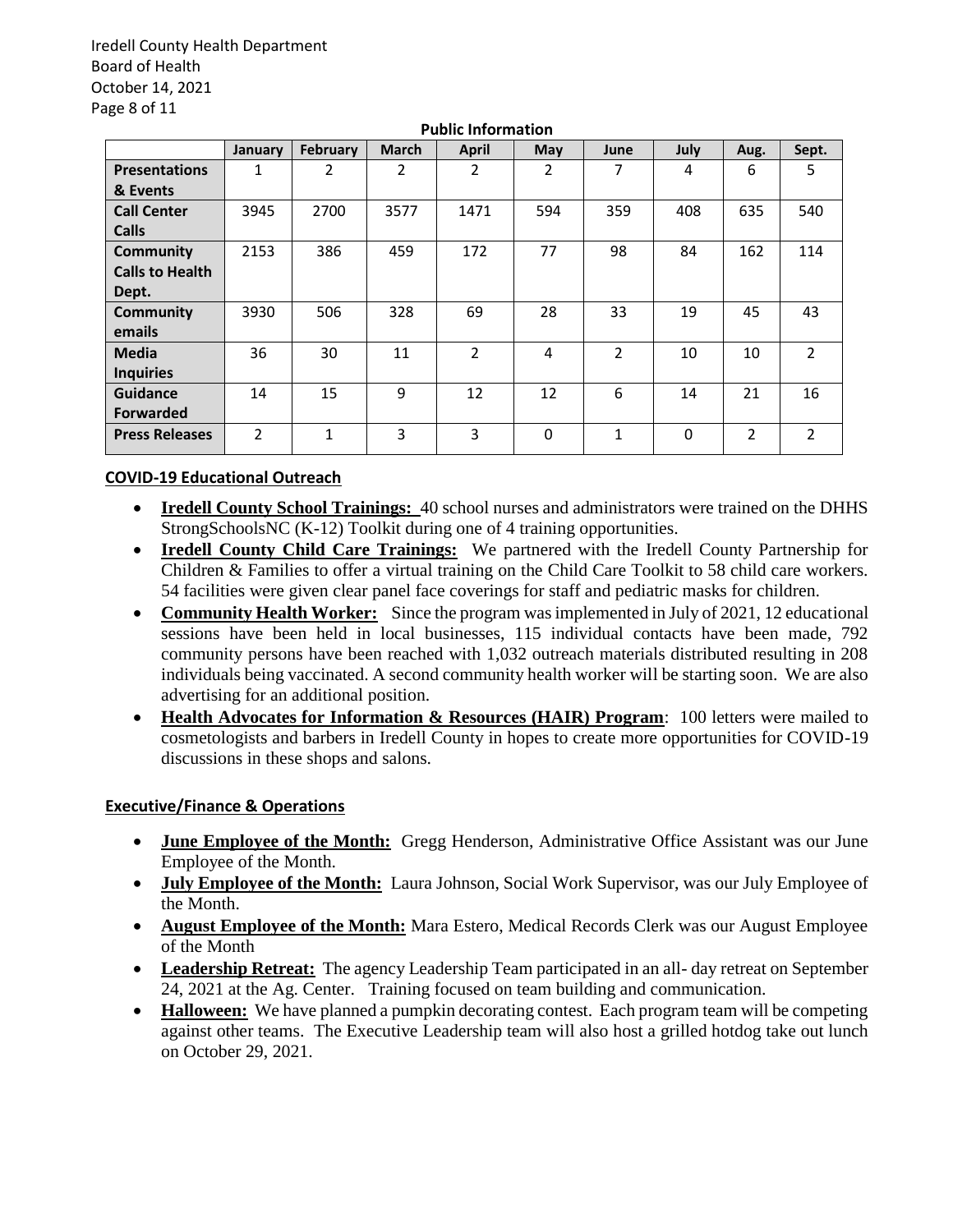Iredell County Health Department Board of Health October 14, 2021 Page 9 of 11 **Clinical Services** 

- **Flu Vaccine**: Walk-in vaccinations are given daily at our Statesville location from 8:15am until 4:30pm and until 5:30pm on Thursdays. Vaccines are offered by appointment in the Mooresville office.
- **Mobile Health Unit:** The purchase of the Mobile Health Unit has been put on hold until after the pandemic is over. We could not provide the Board of Commissioners with realistic budget projections, clinic schedules and through put data as requested during their September  $21<sup>st</sup>$  meeting because we don't know what our responsibilities and work load will be related to COVID-19 in 11 to 12 months when the unit would have been completed.
- **COVID-19 Boosters:** They are now available at the health department by appointment if it has been at least 6 months since the second Pfizer vaccine was received and one of the following is true:
	- o You are 65 or older.
	- o You are 18 and older and:
		- You live or work in a nursing home or other long-term care residential facility.
		- You have a [medical condition](https://urldefense.com/v3/__https:/ncdhhs.us4.list-manage.com/track/click?u=58ec19aaea4630b1baad0e5e4&id=ab7ea7056b&e=0ff3edb293__;!!EhkxsyMbvmag3wIL!eEtDT7Zig9KvBro5p4ZRDp7HzYis4BNWp7m35YMDwq75WebKnnBu2cvyXBFNSLQDBL0NbHZY$) that puts you at high risk for severe illness; for example obesity, asthma, heart disease, high blood pressure, and diabetes.
		- You work in a [high-risk profession,](https://urldefense.com/v3/__https:/ncdhhs.us4.list-manage.com/track/click?u=58ec19aaea4630b1baad0e5e4&id=4c514c4986&e=0ff3edb293__;!!EhkxsyMbvmag3wIL!eEtDT7Zig9KvBro5p4ZRDp7HzYis4BNWp7m35YMDwq75WebKnnBu2cvyXBFNSLQDBDBmq86t$) meaning you come into contact with a lot of people, and you don't know their vaccination status; for example, health care workers, first responders, teachers, food processing workers, retail and restaurant workers, and public transportation workers.
		- You live [or work](https://urldefense.com/v3/__https:/ncdhhs.us4.list-manage.com/track/click?u=58ec19aaea4630b1baad0e5e4&id=37823e2fe6&e=0ff3edb293__;!!EhkxsyMbvmag3wIL!eEtDT7Zig9KvBro5p4ZRDp7HzYis4BNWp7m35YMDwq75WebKnnBu2cvyXBFNSLQDBETxO5gQ$) in a place where many people live together; for example, homeless shelters, correctional facilities, migrant farm housing, dormitories or other group living settings in colleges or universities.

# **Environmental Health**

- **Personnel:** We are recruiting for two vacant Environmental Health Specialist positions. One is in the Food Protection & Facilities program with the other one being in the On-Site Water Protection Program. It is becoming more and more difficult to recruit because there are so many Environmental Health Specialist vacancies all over the state. Surrounding counties also have sign on bonuses for authorized specialists that range from \$15,000 to \$25,000 with ours being \$5,000.
- **EnerGov:** EH Leadership and administrative support staff continue to work on the development of the new permitting software system two days a week with go live tentatively set for May of 2022.

# **PHDP**

- **Equity Grant:** The PHDP Director will be participating in equity training from the NC Institute for Public Health. She will also participate in a 5-day advanced equity in health care virtual training through the Harvard School of Public Health. An internal and external equity workgroup will be developed to meet the deliverables outlined in the Equity grant that was received from DHHS.
- **Safe Kids:** 46 car seat inspections were completed during 4 events held in September. Recent social medial campaigns included Child Passenger safety, Fire Prevention and Halloween safety. The Safe Kids Coordinator is working on a grant that promotes open water and boating safety through the purchase of life jackets for the loaner programs at Pinnacle Access Point and Stumpy Creek Access Point.
- **Health Risk Reduction:** Staff distributed health risk reduction information at the Iredell County Agricultural Fair, the Iredell County Government Job Fair and the Race City Festival.
- **Child Fatality Task Force:** The Pediatric Agricultural Safety Education distribution program will be resumed. Representatives from North Iredell High School 4-H Club and the NC Cooperative Extension's Future Farmers of America will deliver educational materials to community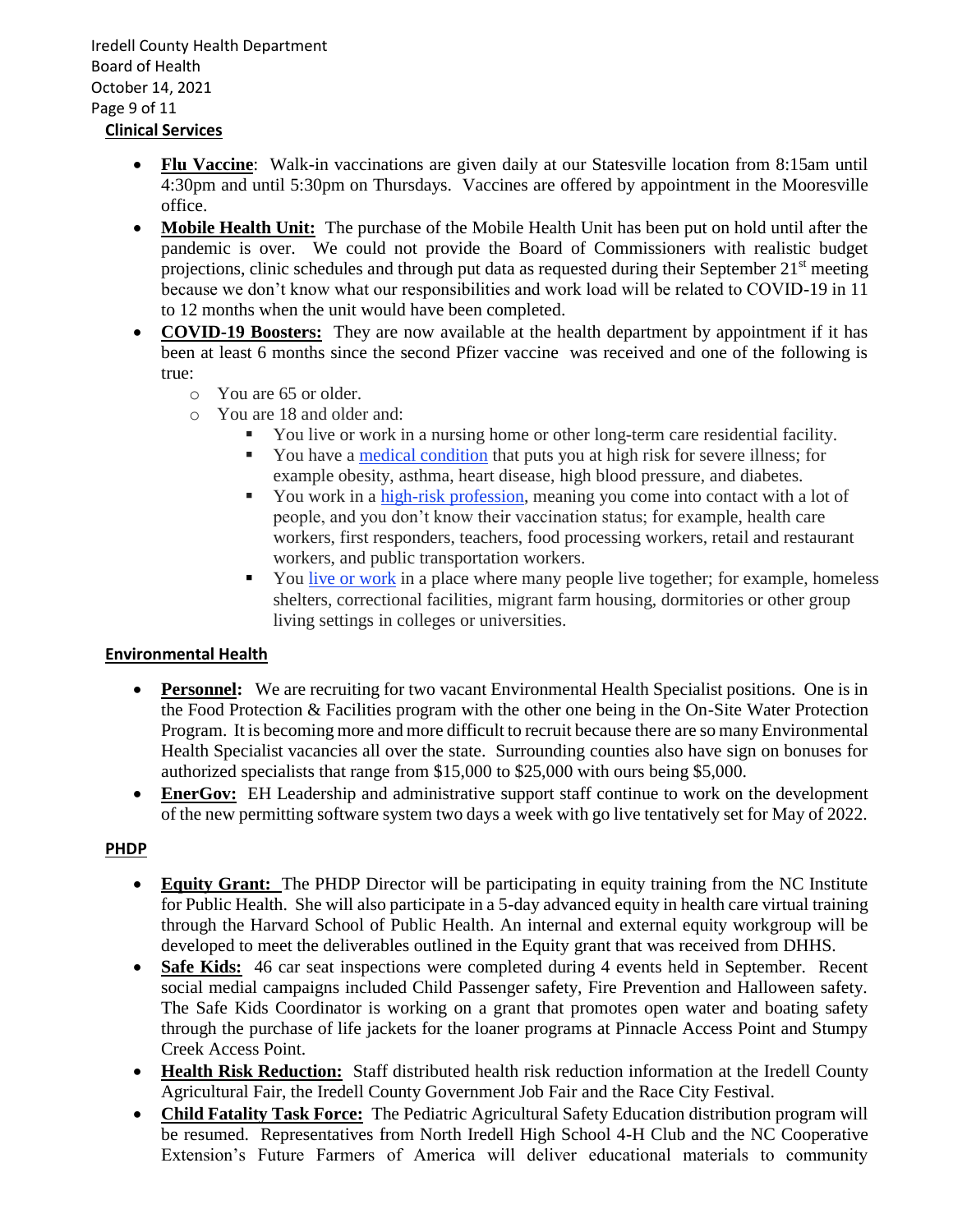Iredell County Health Department Board of Health October 14, 2021 Page 10 of 11

> organizations. The Task Force is also discussing how to utilize FY 21-22 funding. Funding will most likely be used to purchase car seats and educational information related to SIDS prevention.

Jane then asked if there were any questions or comments regarding the health director's report. There were no questions noted.

### **d. Activities Summary** *(Handout B)*

Jane Hinson referred to the Activities Summary labeled as Handout B. She briefly highlighted there has been no significant changes in number of contacts for Clinical Services or Environmental Health. She asked if there were any questions regarding the summary report.

Dr. Bundy questioned the schedule of operations for walk-in lab services in Mooresville. Jessica Ridgway responded that she thought lab services were being offered on a limited basis. She informed that she would contact Susan Johnson, Director of Nursing and Clinical Services to verify the actual days of operation for the lab in Mooresville and follow-up with the board once confirmed. Of note, Susan responded and informed that Lab services are by appointment Monday-Thursday at the Mooresville location.

There were no additional questions or comments noted.

### **VI. Closed Session: N.C. G.S. 143.318 11(6)**

*A motion to move into closed session to discuss the Health Director's Performance evaluation was made by Dr. Candace Reeves and seconded by Ben Loftis at 9:20pm.*

*Voting: Ayes - 9 ; Nays -0*

### *Board of Health: Closed Session Meeting Discussion: N.C.G.S. 143.318 11 (6)*

*A motion to adjourn the closed session meeting and return to open session was made by Ben Loftis and seconded by Dr. Candace Reeves at 9:55pm.*

 *Voting: Ayes – 9 ; Nays – 0*

### **VII. Other Discussion**

Lisa Warren asked if there were any other items for discussion. There were no additional items noted for discussion.

### **VIII. Adjournment**

Lisa Warren asked for a motion to adjourn the meeting.

 *A motion to adjourn the meeting was made by Ben Loftis and seconded by Dr. Rob Bundy at 9:55p.m.*

*Voting:*  $Ayes - 9$ ;  $Nays - 0$ .